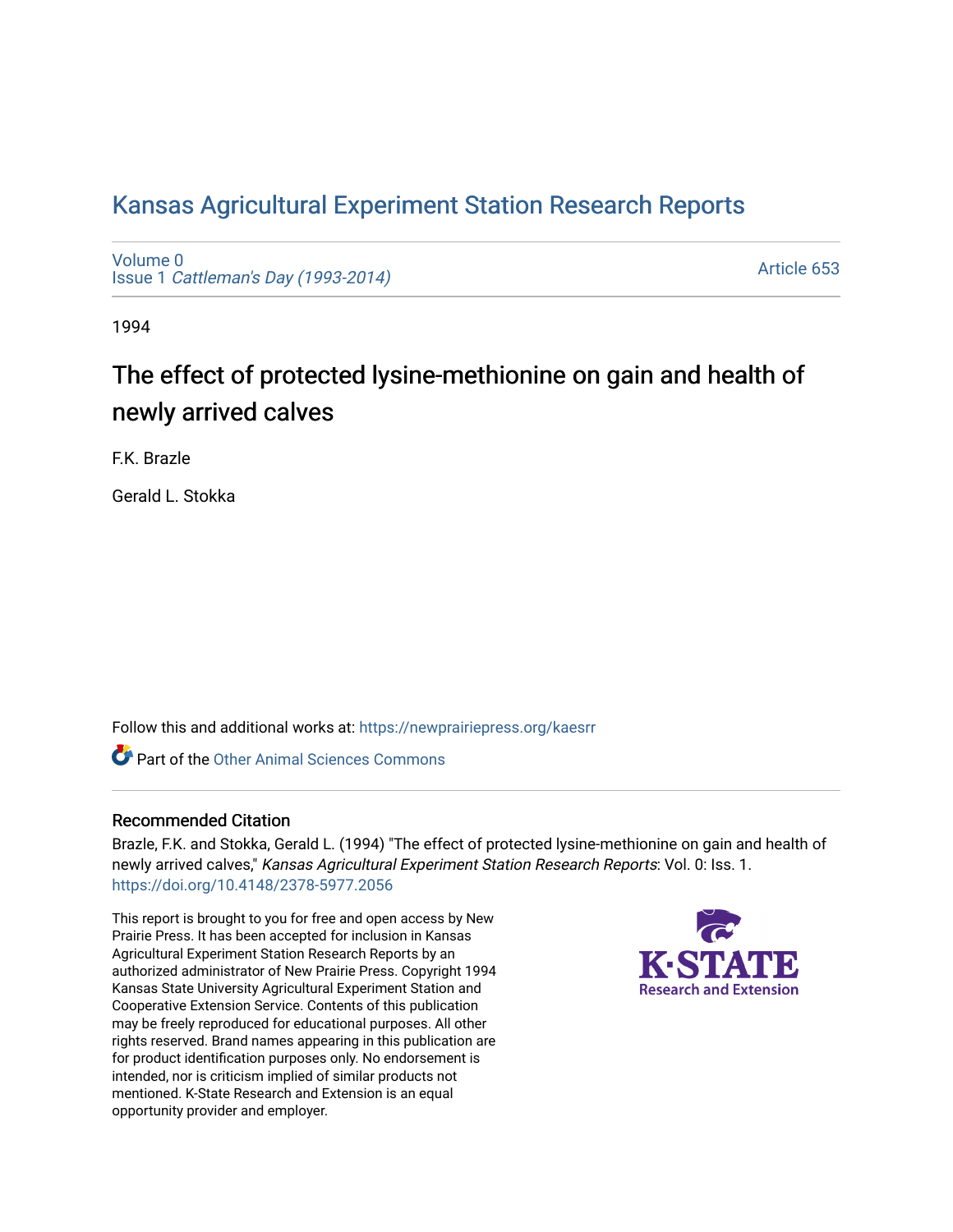### The effect of protected lysine-methionine on gain and health of newly arrived calves

#### Abstract

Long-hauled calves averaging 293 lb were allotted to groups fed with or without protected lysinemethionine (Smartamine ML®). Protected lysine-methionin e did not improve ADG in the first 28 days but did improve ADG from 29 to 56 days. It also reduced morbidity (16.1 vs 34.2%) from day 29 to 56. Based on this research, the response of long-hauled calves to protected lysine-methionine in the diet appears to occur after they have recovered from the stress of shipment.

#### Keywords

Cattlemen's Day, 1994; Kansas Agricultural Experiment Station contribution; no. 94-373-S; Report of progress (Kansas State University. Agricultural Experiment Station and Cooperative Extension Service); 704; Beef; Lysine; Methionine; Protected amino acids; Stocker calves

#### Creative Commons License



This work is licensed under a [Creative Commons Attribution 4.0 License](https://creativecommons.org/licenses/by/4.0/).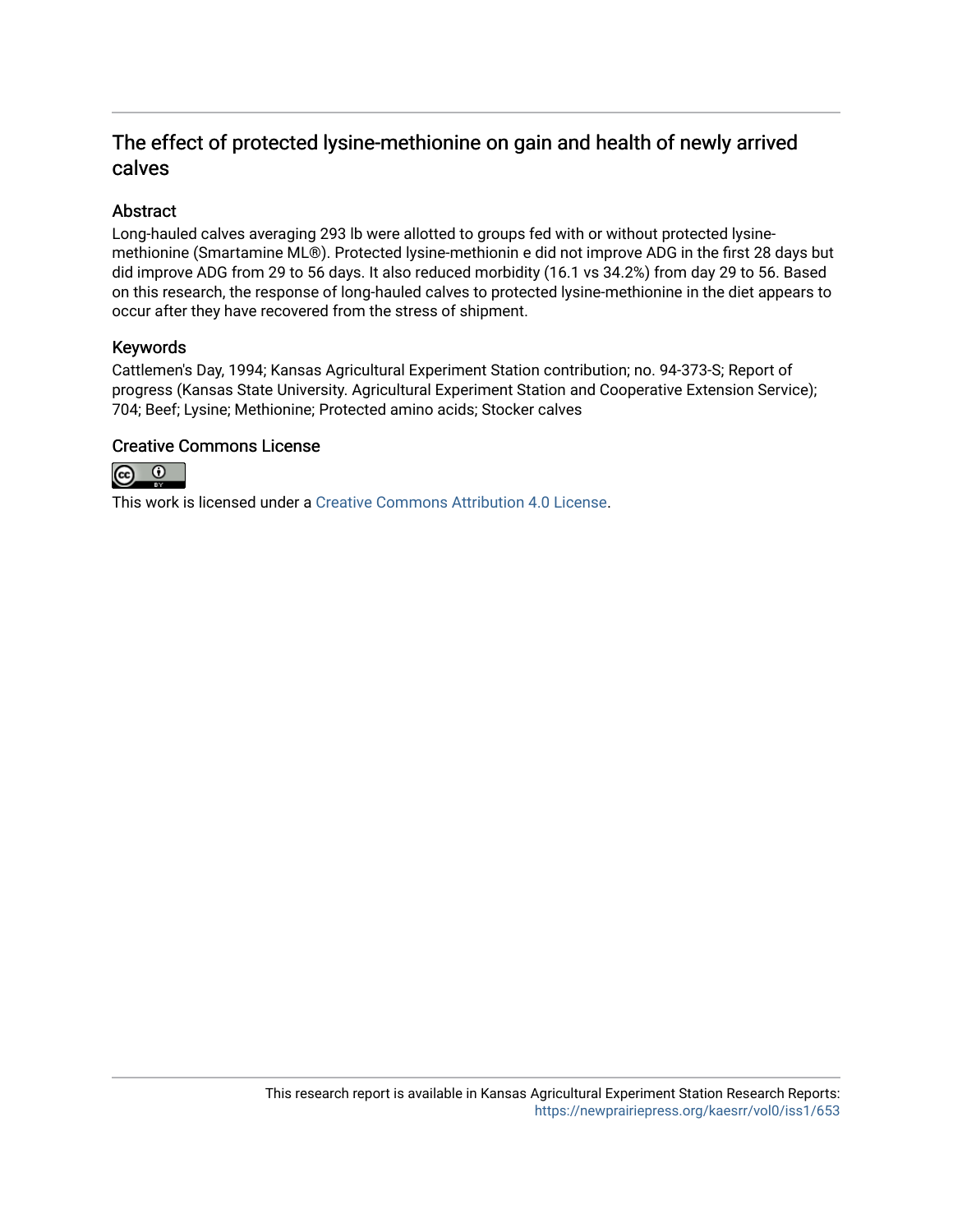#### **THE EFFECT OF PROTECTED LYSINE-METHIONINE ON GAIN AND HEALTH OF NEWLY ARRIVED CALVES <sup>1</sup>**

*F. K. Brazle<sup>2</sup> and G. L. Stokka*<sup>3</sup>

#### **Summary**

Long-hauled calves averaging 293 lb were allotted to groups fed with or without protected lysine-methionine (Smartamine ML®). Protected lysine-methionin e did not improve ADG in the first 28 days but did improve ADG from 29 to 56 days. It also reduced morbidity (16.1 vs 34.2%) from day 29 to 56. Based on this research, the response of long-hauled calves to protected lysine-methionine in the diet appears to occur after they have recovered from the stress of shipment.

(Key Words: Lysine, Methionine, Protected Amino Acids, Stocker Calves.)

#### **Introduction**

Escape or bypass protein has been shown to improve performance of lightweight calves, and it has been hypothesized that rumen bypass of certain amino acids might improve gain and health of calves. The objective of this study was to evaluate the effect of protected lysine-methionine (amino acids) on the gain and health of newly arrived, lightweight calves.

#### **Experimental Procedures**

One hundred and fifty-six bull and steer calves from Georgia were blocked by sexual status and randomly allot ted to be fed with or without protected lysine-methionine at 10g/hd/day. There were four pens per treatment.

The calves were vaccinated at a rrival with modified-live IBR+BVD+PI<sub>3</sub>, 7-way blackleg, and Presponse®, and weighed individually on days 1, 14, 28, and 56. Additionally, they were dewormed and deloused with Ivomec®, implanted with Ralgro®, and mass medic ated with Micotil®. On day 28, the bull calves were surgically castrated.

Body temperature of all calves was recorded on day 14. All calves with body temperature over 104°F were treated with Micotil, placed in sick pens by treatment group, and fed their original ration . The remaining calves were treated with long-acting penicillin and returned to their original pens.

#### **Results and Discussion**

The calves receiving the protected lysinemethionine gained faster (P<.10) than controls, with most of the increase occurring from days 29 to 56 (Table 1). Hay intake was increased  $(P<.01)$  by feeding protected lysine-methionine during the first 28 days. The calves fed protected lysine-methionine had less sickness  $(P < .01)$  from days 29 to 56. This reduction in sickne ss after 29 days could be very beneficial, if the calves were turned out to wheat pasture or grass.

 ${}^{1}$ Appreciation is expressed to Rhone-Poulenc, Atlanta, GA, for partial funding and to Richard Porter, Reading, KS, for supplying the cattle.

<sup>&</sup>lt;sup>2</sup>Extension Livestock Specialist, Chanute, KS.

<sup>&</sup>lt;sup>3</sup>Department of Clinical Sciences.